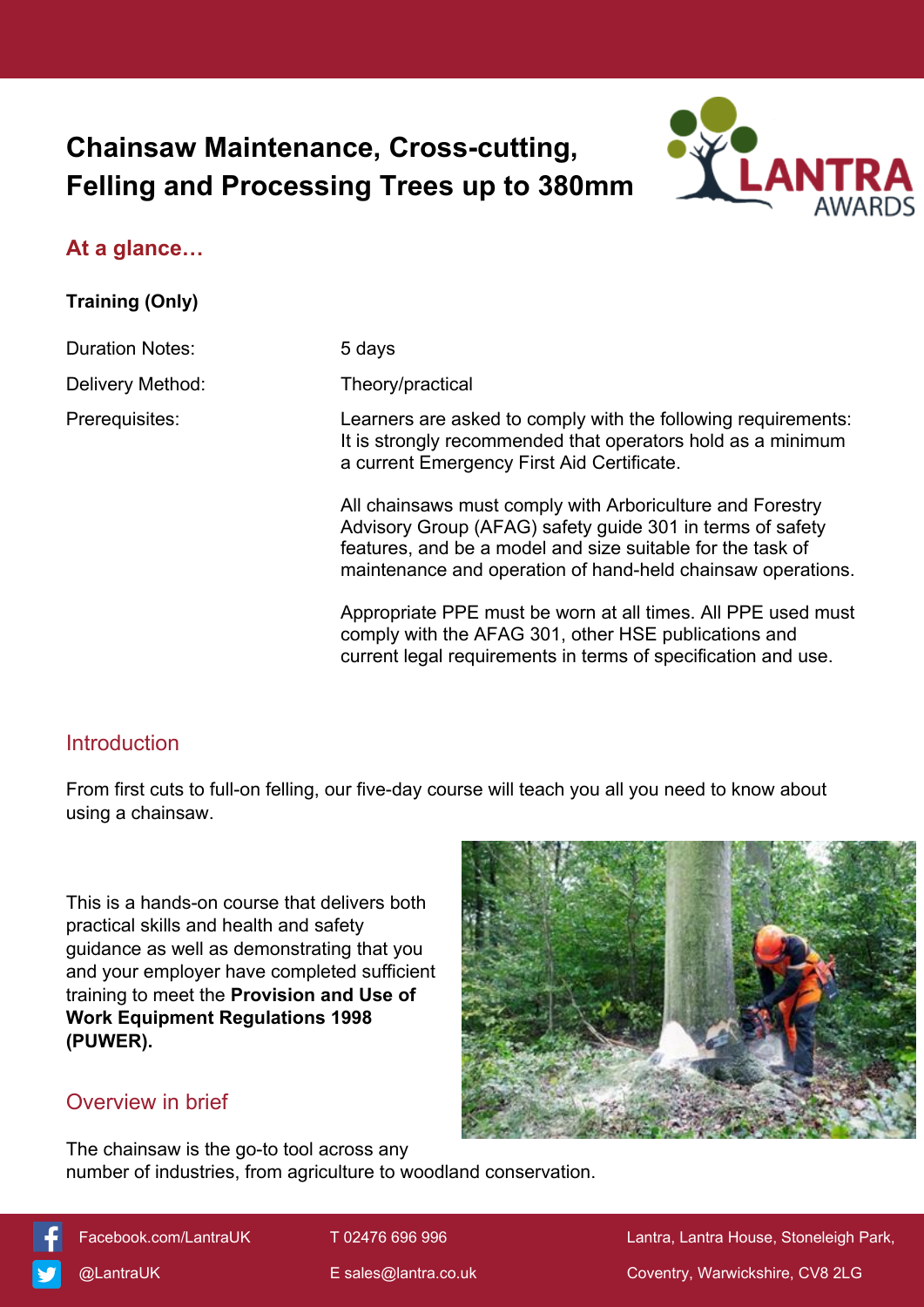It's a powerful and portable machine, but also a dangerous one that requires regular maintenance.

There are a number of individual courses available to teach you the basics of chainsaw care and use, as well as specific skills such as tree felling and processing.



We've combined three of these to produce a comprehensive and intensive course that will save you precious time.

Running over five days, you'll gain all the knowledge and confidence needed to work with a chainsaw safely and efficiently.

### The finer details

Our course is run by experienced instructors working with small groups, so you'll enjoy plenty of one-on-one training.

You'll be walked through health and safety rules and regulations and learn maintenance tips and tricks.

Hands-on, practical sessions will then allow you to develop and hone your skills at cross-cutting, tree felling and branch removal.

#### **Course sessions:**

- HSE legislation and safety guidelines
- Overview of the chainsaw and maintenance equipment
- Maintaining the saw chain
- Maintaining the guide bar
- Power unit maintenance
- Starting the chainsaw and pre-cutting tests
- Cross-cutting timber and felled timber
- Felling
- $\bullet$  Branch removal snedding and de-limbing
- Take down hung-up trees using hand tools
- Clear site and chainsaw checks.

# Who should attend?

This course is for people who are already working in, or are looking to work in one of the following industries: Arboriculture, Forestry, Agriculture, Horticulture, Woodland, Local Authorities, Conservation, Construction, Land-based.



[Facebook.com/LantraUK](https://www.facebook.com/LantraUK/) T 02476 696 996 Lantra, Lantra, Lantra House, Stoneleigh Park,

[@LantraUK](http://www.twitter.com/lantrauk) E [sales@lantra.co.uk](mailto:sales@lantra.co.uk) Coventry, Warwickshire, CV8 2LG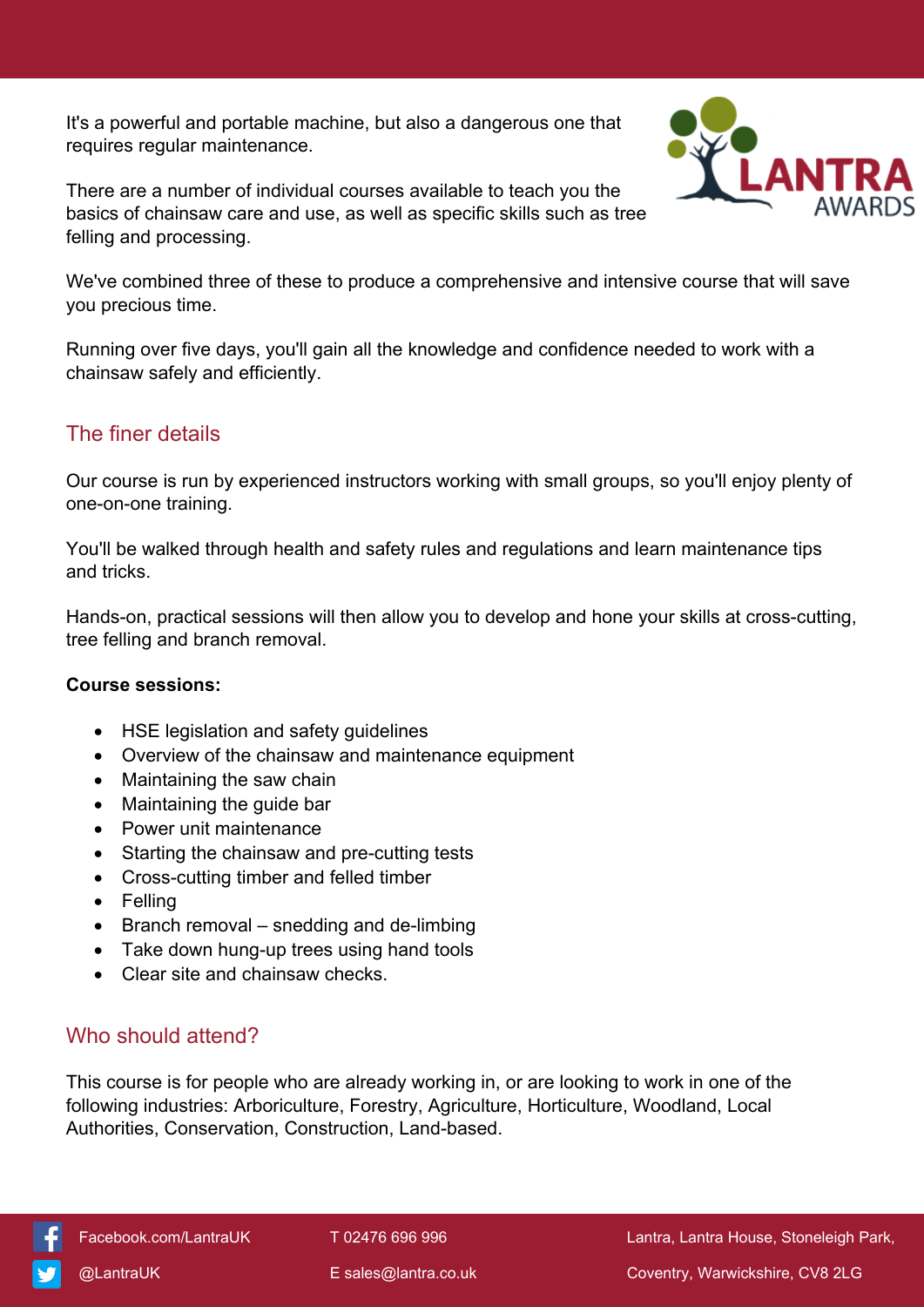Note: Due to the nature of the training a minimum level of fitness is required for specific operations. Whilst we would not want to disadvantage any learner it is an essential requirement.



# What will be covered?

By the end of the course, you'll be able to:

- Identify the risk assessment and emergency procedures on a worksite
- Organise site safety and state the procedures required
- Assess the trees to be felled for hazards and risks
- Fell trees which have a diameter less than the effective cutting length of a guide bar (guide bar length not greater than 380mm/15")
- Assess a leaning tree and the safest method of felling
- Make accurate felling cuts in the correct positions
- De-limb felled trees in a safe and methodical manner
- Cross-cut timber accurately to required lengths
- Assess and explain the terms tension and compression in timber
- Adopt safe procedures to remove a trapped guide bar
- Handle and stack timber in a safe manner
- Assess a hung-up tree and the safest method of takedown
- Select and prepare equipment required for safe and effective takedown
- Check on the safety of takedown tools
- Make accurate severing cuts in the correct positions
- Select and use hand tools safely
- Take down hung-up trees to a safe and stable position
- State techniques which must not be used for the takedown of hung-up trees
- Identify the necessary personal protective equipment required, report on its condition and locate the various standard marks
- Identify safety and health features on a chainsaw
- Prepare the chainsaw for use with the correct fuel/oil mix and chain lubrication
- Start the chainsaw from both cold and hot in a safe manner
- Carry out pre-cutting safety tests and state the procedures if the chainsaw fails these tests
- State the possible hazards/risks when carrying out maintenance or operational tasks
- Organise site safety and state the procedures required
- Identify faults and defects on a chainsaw and cutting equipment and decide which the operator can remedy and which require a service engineer's attention
- Select and identify correct tools to enable maintenance to be carried out and report on their serviceability
- Carry out all routine maintenance in accordance with the manufacturer's instruction book and/or the Lantra Awards workbook
- Cross-cut timber accurately to required lengths
- Assess and explain the terms 'tension' and 'compression' in timber

[Facebook.com/LantraUK](https://www.facebook.com/LantraUK/) T 02476 696 996 Lantra, Lantra, Lantra House, Stoneleigh Park,

[@LantraUK](http://www.twitter.com/lantrauk) E [sales@lantra.co.uk](mailto:sales@lantra.co.uk) Coventry, Warwickshire, CV8 2LG